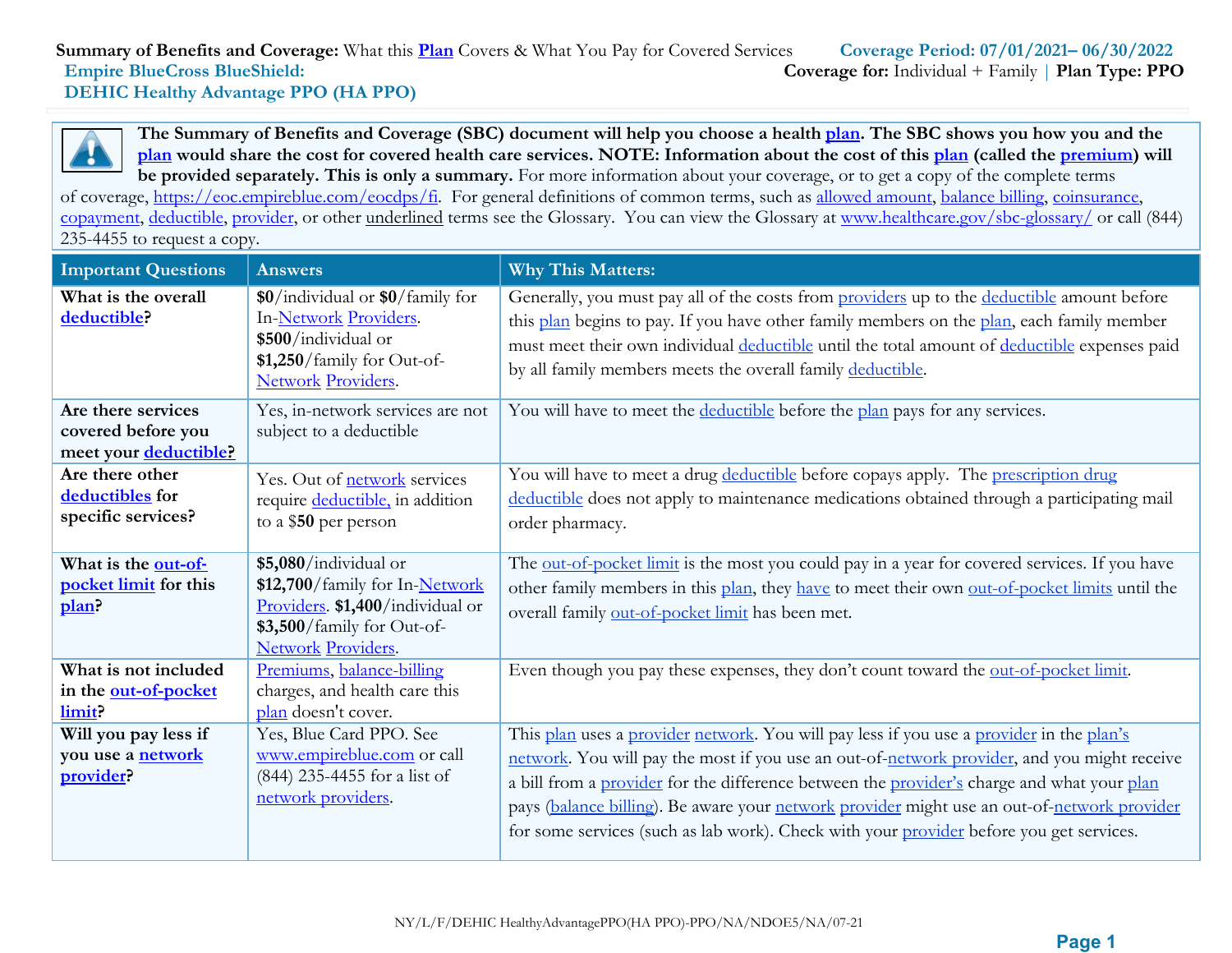All **[copayment](https://www.healthcare.gov/sbc-glossary/)** and **[coinsurance](https://www.healthcare.gov/sbc-glossary/)** costs shown in this chart are after your **[deductible](https://www.healthcare.gov/sbc-glossary/)** has been met, if a **[deductible](https://www.healthcare.gov/sbc-glossary/)** applies. A

|                                                               |                                                     | What You Will Pay                                                                                                                                                                             |                                                              | Limitations, Exceptions, & Other<br><b>Important Information</b>                                                                                                                                                                        |  |
|---------------------------------------------------------------|-----------------------------------------------------|-----------------------------------------------------------------------------------------------------------------------------------------------------------------------------------------------|--------------------------------------------------------------|-----------------------------------------------------------------------------------------------------------------------------------------------------------------------------------------------------------------------------------------|--|
| Common<br><b>Medical Event</b>                                | <b>Services You May Need</b>                        | <b>In-Network Provider</b><br>(You will pay the least)                                                                                                                                        | <b>Out-of-Network</b><br>Provider<br>(You will pay the most) |                                                                                                                                                                                                                                         |  |
|                                                               | Primary care visit to treat an<br>injury or illness | \$30/vist                                                                                                                                                                                     | Deductible $/30\%$<br>coinsurance                            | ---------none--------                                                                                                                                                                                                                   |  |
| If you visit a                                                | Specialist visit                                    | \$30/vist                                                                                                                                                                                     | Deductible / 30%<br>coinsurance                              | --------none--------                                                                                                                                                                                                                    |  |
| health care<br>provider's office<br>or clinic                 | Preventive care/screening/<br>immunization          | Deductible $/30\%$<br>No charge<br>coinsurance                                                                                                                                                |                                                              | You may have to pay for services that<br>aren't preventive. Ask your provider if<br>the services needed are preventive.<br>Then check what your plan will pay<br>for.                                                                   |  |
| If you have a test                                            | Diagnostic test (x-ray, blood<br>work)              | \$30 copay for<br>examinations and<br>evaluations;<br>$10\%$ coinsurance for other<br>services                                                                                                | Deductible / 30%<br>coinsurance                              | $------10n$ e -------                                                                                                                                                                                                                   |  |
|                                                               | Imaging (CT/PET scans, MRIs)                        | \$30 copay for<br>examinations and<br>evaluations;<br>$10\%$ coinsurance for other<br>services                                                                                                | Deductible $/30\%$<br>coinsurance                            | Prior Authorization Required                                                                                                                                                                                                            |  |
| If you need drugs<br>to treat your<br>illness or<br>condition | Tier 1 - Typically Generic                          | \$10/prescription,<br><b>Prescription Drug</b><br>deductible does not apply<br>(retail) and<br>\$10/prescription,<br><b>Prescription Drug</b><br>deductible does not apply<br>(home delivery) | Not covered                                                  | \$50 per person per calendar year for<br>In-Network Retail Prescription Drugs.<br>Deductible does not apply to Tier 1<br>Generic drugs or Maintenance drugs<br>obtained in a retail setting through the<br>AMMO participating pharmacy. |  |

\* For more information about limitations and exceptions, see **plan** or policy document at [https://eoc.empireblue.com/eocdps/fi.](https://eoc.empireblue.com/eocdps/fi)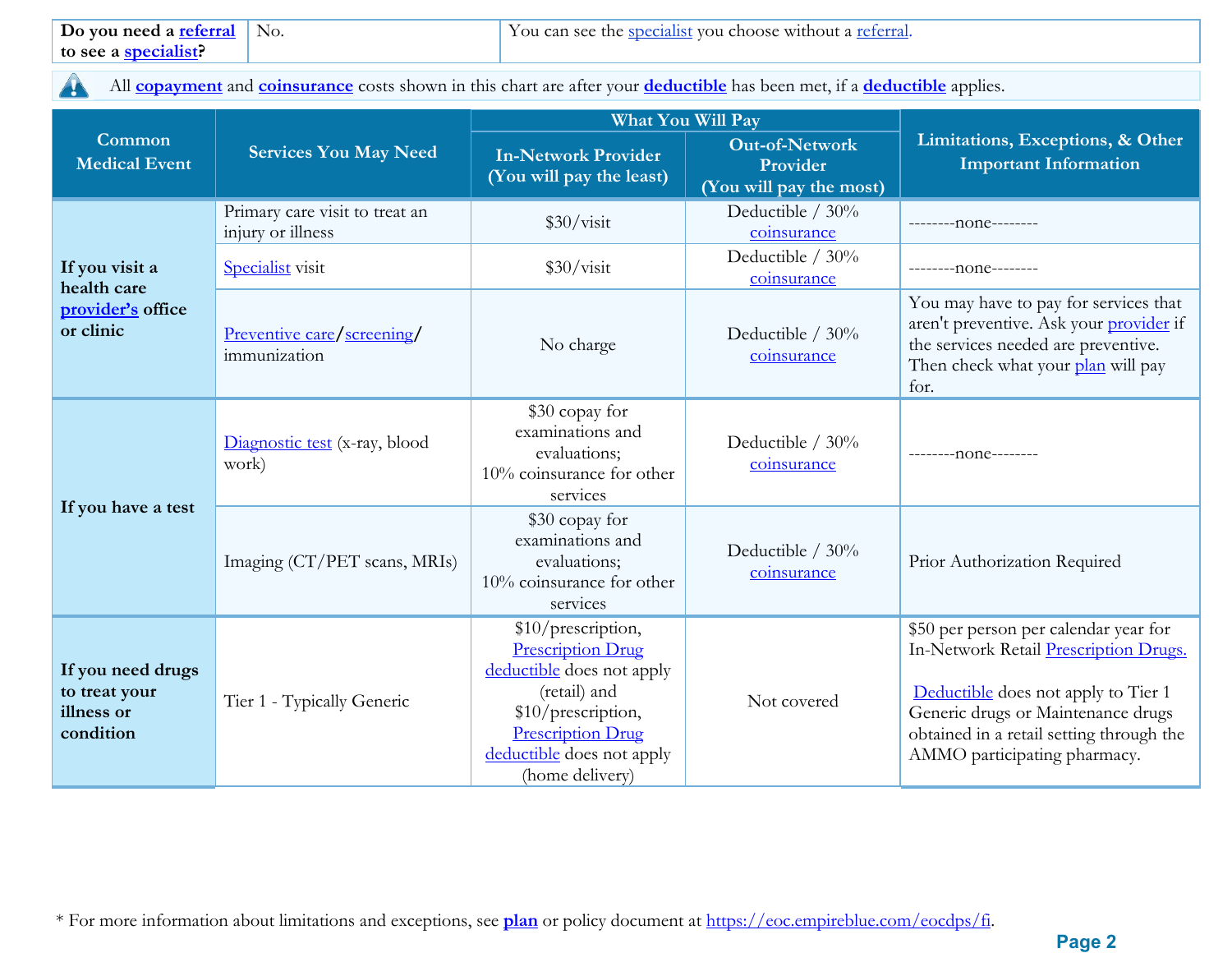|                                                                                                                           |                                                       | What You Will Pay                                                                                                                                                            |                                                                                                        |                                                                                                                                                                                                                                                                                                                                                                                                                                        |  |
|---------------------------------------------------------------------------------------------------------------------------|-------------------------------------------------------|------------------------------------------------------------------------------------------------------------------------------------------------------------------------------|--------------------------------------------------------------------------------------------------------|----------------------------------------------------------------------------------------------------------------------------------------------------------------------------------------------------------------------------------------------------------------------------------------------------------------------------------------------------------------------------------------------------------------------------------------|--|
| Common<br><b>Medical Event</b>                                                                                            | <b>Services You May Need</b>                          | <b>In-Network Provider</b><br>(You will pay the least)                                                                                                                       | <b>Out-of-Network</b><br>Provider<br>(You will pay the most)                                           | Limitations, Exceptions, & Other<br><b>Important Information</b>                                                                                                                                                                                                                                                                                                                                                                       |  |
| More information<br>about <b>prescription</b><br>drug coverage is<br>available at<br>www.empireblue.co<br>$\underline{m}$ | Tier 2 - Typically Preferred /<br>Brand               | \$20/prescription,<br><b>Prescription Drug</b><br>deductible applies (retail)<br>and \$20/prescription,<br><b>Prescription Drug</b><br>deductible applies (home<br>delivery) | Not covered                                                                                            | Retail $-1$ copay required for up to a<br>30-day supply<br>$Retail - 1$ copay required for up to a<br>30-day supply. Mail Order has the<br>same copayments as retail, but only<br>two copayments are required for a 90-<br>day supply. If you are taking a<br>Maintenance Medication, you are<br>required to use the designated mail<br>order service through our Pharmacy<br>Benefits Manager.<br>Prior Authorization may be required |  |
| National                                                                                                                  | Tier 3 - Typically Non-Preferred<br>/ Specialty Drugs | \$40/prescription,<br><b>Prescription Drug</b><br>deductible applies (retail)<br>and \$40/prescription,<br><b>Prescription Drug</b><br>deductible applies (home<br>delivery) | Not covered                                                                                            |                                                                                                                                                                                                                                                                                                                                                                                                                                        |  |
|                                                                                                                           | Facility fee (e.g., ambulatory<br>surgery center)     | \$30/vist                                                                                                                                                                    | Deductible / 30%<br>coinsurance                                                                        |                                                                                                                                                                                                                                                                                                                                                                                                                                        |  |
| If you have<br>outpatient surgery                                                                                         | Physician/surgeon fees                                | \$30 copay for<br>examinations and<br>evaluations;<br>10% coinsurance for other<br>services                                                                                  | Deductible $/30\%$<br>coinsurance                                                                      | --------- none--------                                                                                                                                                                                                                                                                                                                                                                                                                 |  |
|                                                                                                                           | <b>Emergency room care</b>                            | \$50/visit                                                                                                                                                                   | Covered as In-Network                                                                                  | Penalties applied if precertification is<br>not obtained.                                                                                                                                                                                                                                                                                                                                                                              |  |
| If you need                                                                                                               | <b>Emergency medical</b><br>transportation            | 10% coinsurance                                                                                                                                                              | Covered as In-Network                                                                                  | Copay waived if admitted within 24<br>hours.                                                                                                                                                                                                                                                                                                                                                                                           |  |
| immediate                                                                                                                 | <u>Urgent</u> care                                    | \$30/vist                                                                                                                                                                    | Covered as In-Network                                                                                  | ---------none--------                                                                                                                                                                                                                                                                                                                                                                                                                  |  |
| medical attention                                                                                                         | Facility fee (e.g., hospital room)                    | 10% coinsurance                                                                                                                                                              | Deductible / 30%<br>coinsurance                                                                        | --------- none--------                                                                                                                                                                                                                                                                                                                                                                                                                 |  |
| If you have a<br>hospital stay                                                                                            | Physician/surgeon fees                                | 10% coinsurance                                                                                                                                                              | Deductible / 30%<br>coinsurance                                                                        | Penalties applied if precertification is<br>not obtained.                                                                                                                                                                                                                                                                                                                                                                              |  |
|                                                                                                                           | Outpatient services                                   | Office Visit<br>\$30/visit<br>Other Outpatient<br>10% coinsurance                                                                                                            | Office Visit<br>Deductible / 30%<br>coinsurance Other<br>Outpatient<br>Deductible / 30%<br>coinsurance | ---------none--------                                                                                                                                                                                                                                                                                                                                                                                                                  |  |

\* For more information about limitations and exceptions, see **plan** or policy document at [https://eoc.empireblue.com/eocdps/fi.](https://eoc.empireblue.com/eocdps/fi)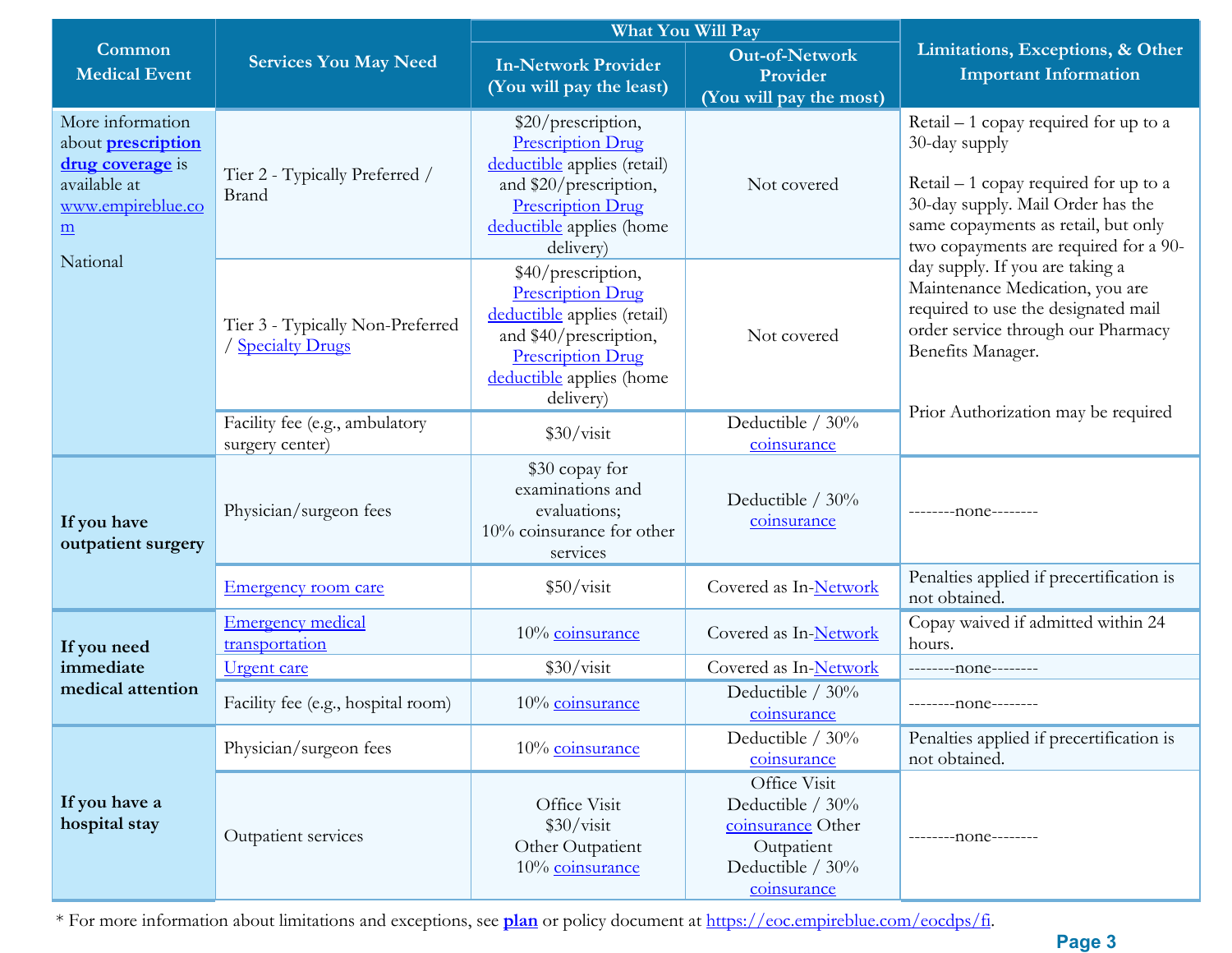|                                                         |                                              | What You Will Pay                                                                                          |                                                                                                  | Limitations, Exceptions, & Other<br><b>Important Information</b>                                                     |  |
|---------------------------------------------------------|----------------------------------------------|------------------------------------------------------------------------------------------------------------|--------------------------------------------------------------------------------------------------|----------------------------------------------------------------------------------------------------------------------|--|
| Common<br><b>Medical Event</b>                          | <b>Services You May Need</b>                 | <b>In-Network Provider</b><br>(You will pay the least)                                                     | <b>Out-of-Network</b><br>Provider<br>(You will pay the most)                                     |                                                                                                                      |  |
| If you need<br>mental health,                           | Inpatient services                           | 10% coinsurance                                                                                            | Deductible / 30%<br>coinsurance                                                                  | Penalties applied if precertification is<br>not obtained.                                                            |  |
| behavioral health,<br>or substance<br>abuse services    | Office visits                                | \$30/visit first 1 visit<br>then 10% coinsurance                                                           | Deductible $/30\%$<br>coinsurance                                                                | Penalties applied if precertification is<br>not obtained.                                                            |  |
|                                                         | Childbirth/delivery professional<br>services | 10% coinsurance                                                                                            | Deductible $/30\%$<br>coinsurance                                                                |                                                                                                                      |  |
| If you are<br>pregnant                                  | Childbirth/delivery facility<br>services     | 10% coinsurance                                                                                            | Deductible $/30\%$<br>coinsurance                                                                | Penalties applied if precertification is<br>not obtained. Maternity care may<br>include tests and services described |  |
|                                                         | Home health care                             | 10% coinsurance                                                                                            | Deductible $/30\%$<br>coinsurance deductible<br>does not apply                                   | elsewhere in the SBC (i.e. ultrasound).                                                                              |  |
| If you need help<br>recovering or have<br>other special | Rehabilitation services                      | \$30 copay for<br>examinations and<br>evaluations;<br>Not covered<br>10% coinsurance for other<br>services |                                                                                                  | 365 visits/benefit period.                                                                                           |  |
|                                                         | <b>Habilitation services</b>                 | \$30 copay for<br>examinations and<br>evaluations;<br>10% coinsurance for other<br>services                | Not covered                                                                                      | *See Therapy Services section                                                                                        |  |
| health needs                                            | Skilled nursing care                         | 10% coinsurance                                                                                            | Not covered                                                                                      |                                                                                                                      |  |
|                                                         | Durable medical equipment                    | 10% coinsurance                                                                                            | Not covered                                                                                      | 365 days limit/benefit period for In-<br><b>Network Providers.</b>                                                   |  |
|                                                         | Hospice services                             | 10% coinsurance                                                                                            | Not covered                                                                                      | *See Durable Medical Equipment<br>Section. Precertification may be<br>required                                       |  |
|                                                         | Children's eye exam                          | \$5 copay                                                                                                  | \$30 allowance                                                                                   | 210 days limit/lifetime for In-Network<br>Providers.                                                                 |  |
| If your child<br>needs dental or<br>eye care            | Children's glasses                           | Allowance/copay (see<br>limitations & exceptions<br>for detail)                                            | \$64 frame allowance<br>\$25-\$45 eyeglass lense<br>allowance<br>\$75 contact lense<br>allowance | *See Vision Services section                                                                                         |  |
|                                                         | Children's dental check-up                   | Not covered                                                                                                | Not covered                                                                                      |                                                                                                                      |  |

\* For more information about limitations and exceptions, see **plan** or policy document at [https://eoc.empireblue.com/eocdps/fi.](https://eoc.empireblue.com/eocdps/fi)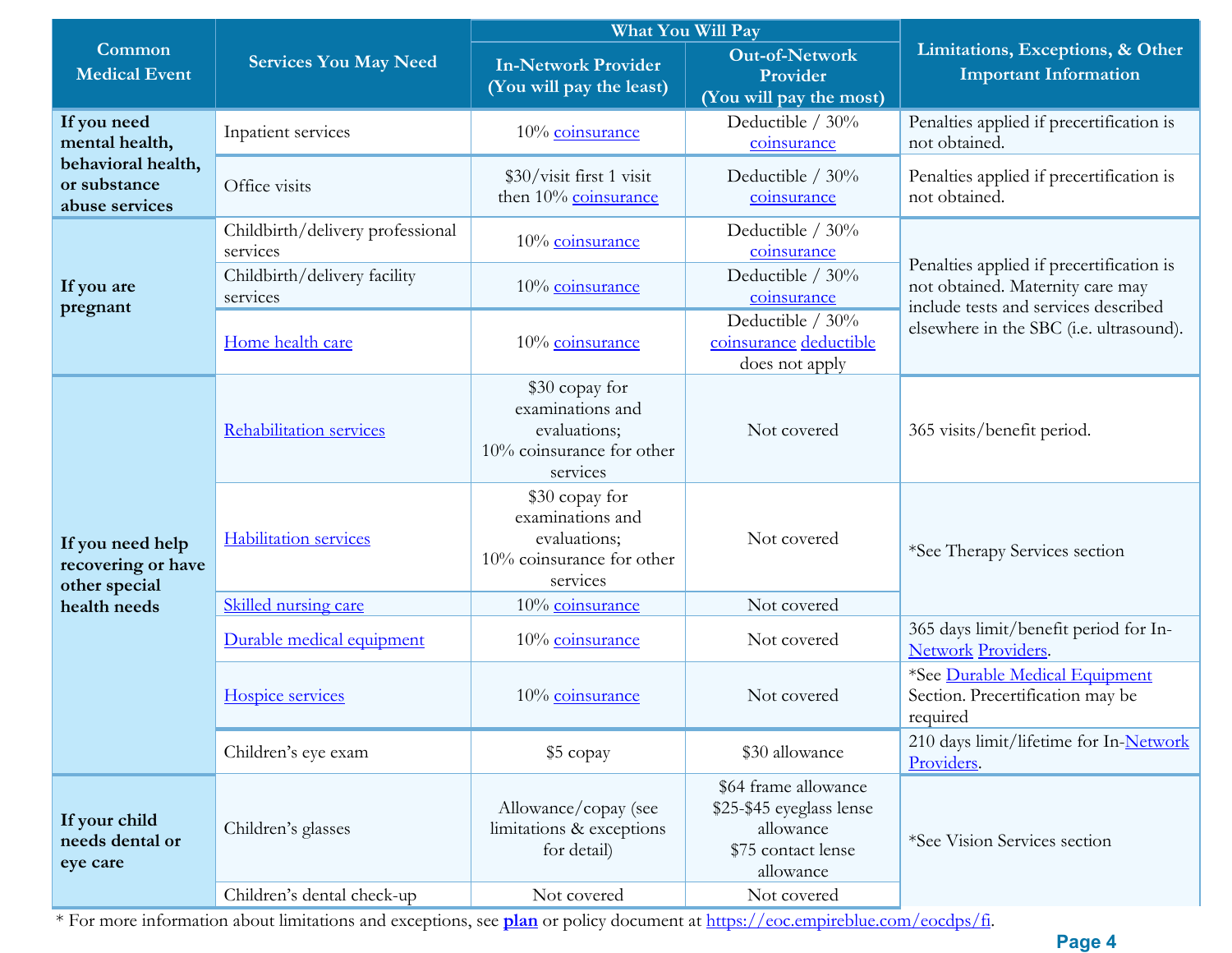|                                       |                              |                                                        | <b>What You Will Pay</b>                                            |                                                                  |
|---------------------------------------|------------------------------|--------------------------------------------------------|---------------------------------------------------------------------|------------------------------------------------------------------|
| <b>Common</b><br><b>Medical Event</b> | <b>Services You May Need</b> | <b>In-Network Provider</b><br>(You will pay the least) | <b>Out-of-Network</b><br><b>Provider</b><br>(You will pay the most) | Limitations, Exceptions, & Other<br><b>Important Information</b> |
|                                       |                              |                                                        |                                                                     | *See Dental Services section                                     |

#### **Excluded Services & Other Covered Services:**

**Services Your Plan Generally Does NOT Cover (Check your policy or plan document for more information and a list of any other [excluded](https://www.healthcare.gov/sbc-glossary/)  [services](https://www.healthcare.gov/sbc-glossary/)**.**)** • Cosmetic surgery • Dental care (adult) • Dental Check-up • Hearing aids • Long-term care • Private-duty nursing • Routine foot care unless you have been diagnosed with diabetes. • Weight loss programs **Other Covered Services (Limitations may apply to these services. This isn't a complete list. Please see your plan document.)**  • Acupuncture • Bariatric surgery • Chiropractic care • Infertility treatment • Most coverage provided outside the United States. See [www.bcbsglobalcore.com](http://www.bcbsglobalcore.com/)

Your Rights to Continue Coverage: There are agencies that can help if you want to continue your coverage after it ends. The contact information for those agencies is: New York State Department of Financial Services, One State Street, New York, NY 10004-1511, (800) 342-3736, (212) 480-6400, (518) 474-6600. Department of Labor, Employee Benefits Security Administration, (866) 444-EBSA (3272), [www.dol.gov/ebsa/healthreform.](http://www.dol.gov/ebsa/healthreform) Other coverage options may be available to you too, including buying individual insurance coverage through the Health Insurance Marketplace. For more information about the Marketplace, visit [www.HealthCare.gov](https://www.healthcare.gov/) or call 1-800-318-2596.

Your Grievance and Appeals Rights: There are agencies that can help if you have a complaint against your [plan](https://www.healthcare.gov/sbc-glossary/) for a denial of a [claim.](https://www.healthcare.gov/sbc-glossary/) This complaint is called a grievance or appeal. For more information about your rights, look at the explanation of benefits you will receive for that medical claim. Your plan documents also provide complete information to submit a claim, appeal, or a grievance for any reason to your plan. For more information about your rights, this notice, or assistance, contact:

ATTN: Grievances and Appeals, P.O. Box 1407, Church Street Station, New York, NY 10008-1407

Department of Labor, Employee Benefits Security Administration, (866) 444-EBSA (3272), [www.dol.gov/ebsa/healthreform](http://www.dol.gov/ebsa/healthreform)

New York State Department of Financial Services, One State Street, New York, NY 10004-1511, (800) 342-3736, (212) 480-6400, (518) 474-6600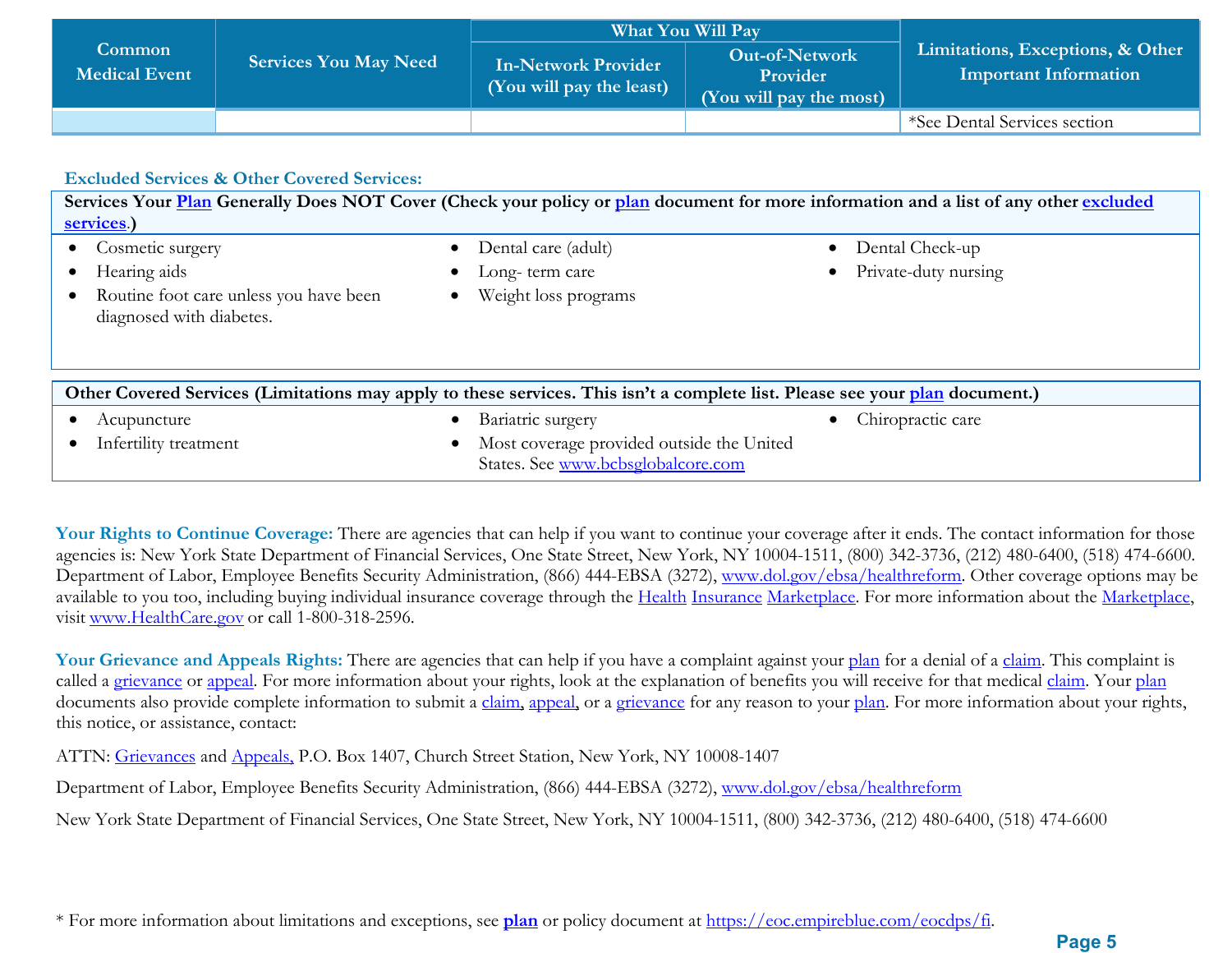#### **Does this plan provide Minimum Essential Coverage? Yes**

Minimum Essential Coverage generally includes plans, health insurance available through the Marketplace or other individual market policies, Medicare, Medicaid, CHIP, TRICARE, and certain other coverage. If you are eligible for certain types of Minimum Essential Coverage, you may not be eligible for the premium tax credit.

#### **Does this plan meet the Minimum Value Standards? Yes**

If your plan doesn't meet the Minimum Value Standards, you may be eligible for a premium tax credit to help you pay for a plan through the Marketplace.

To see examples of how this plan might cover costs for a sample medical situation, see the next section. -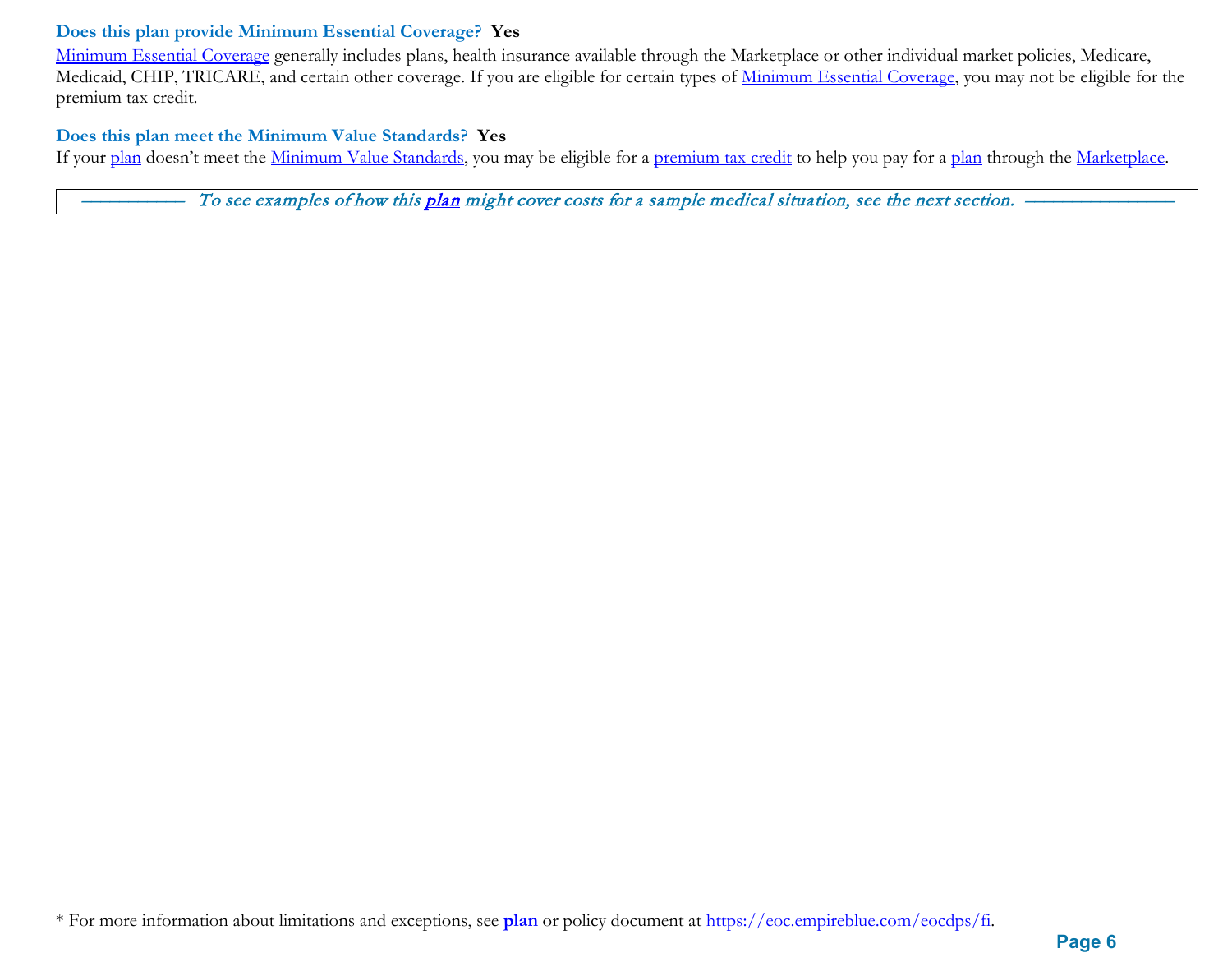#### **About these Coverage Examples:**



**This is not a cost estimator.** Treatments shown are just examples of how this plan might cover medical care. Your actual costs will be different depending on the actual care you receive, the prices your providers charge, and many other factors. Focus on the cost sharing amounts (deductibles, copayments and coinsurance) and excluded services under the plan. Use this information to compare the portion of costs you might pay under different health plans. Please note these coverage examples are based on self-only coverage.

| Peg is Having a Baby<br>(9 months of in-network pre-natal care and a<br>hospital delivery)                                                                                                                                                                                                      |                            | Managing Joe's Type 2 Diabetes<br>(a year of routine in-network care of a well-<br>controlled condition)                                                                                                                                               |                               | Mia's Simple Fracture<br>(in-network emergency room visit and follow<br>up care)                                                                                                                                                                 |                            |
|-------------------------------------------------------------------------------------------------------------------------------------------------------------------------------------------------------------------------------------------------------------------------------------------------|----------------------------|--------------------------------------------------------------------------------------------------------------------------------------------------------------------------------------------------------------------------------------------------------|-------------------------------|--------------------------------------------------------------------------------------------------------------------------------------------------------------------------------------------------------------------------------------------------|----------------------------|
| The plan's overall deductible<br>Specialist copayment<br>Hospital (facility) <i>coinsurance</i><br>Other <i>copayment</i>                                                                                                                                                                       | \$0<br>\$30<br>10%<br>\$30 | The plan's overall deductible<br>Specialist copayment<br>Hospital (facility) coinsurance<br>Other <i>copayment</i>                                                                                                                                     | \$0<br>\$30<br>$10\%$<br>\$30 | The plan's overall deductible<br>Specialist copayment<br>Hospital (facility) <b>coinsurance</b><br>Other copayment                                                                                                                               | \$0<br>\$30<br>10%<br>\$30 |
| This EXAMPLE event includes services<br>like:<br><b>Specialist</b> office visits ( <i>prenatal care</i> )<br>Childbirth/Delivery Professional Services<br>Childbirth/Delivery Facility Services<br><b>Diagnostic tests</b> (ultrasounds and blood work)<br><b>Specialist</b> visit (anesthesia) |                            | This EXAMPLE event includes services<br>like:<br><b>Primary care physician</b> office visits (including<br>disease education)<br><b>Diagnostic tests</b> (blood work)<br><b>Prescription drugs</b><br><b>Durable medical equipment</b> (glucose meter) |                               | This EXAMPLE event includes services<br>like:<br><b>Emergency room care</b> (including medical supplies)<br><b>Diagnostic test</b> $(x-ray)$<br><b>Durable medical equipment</b> (crutches)<br><b>Rehabilitation services</b> (physical therapy) |                            |
| <b>Total Example Cost</b>                                                                                                                                                                                                                                                                       | \$12,700                   | <b>Total Example Cost</b>                                                                                                                                                                                                                              | \$5,600                       | <b>Total Example Cost</b>                                                                                                                                                                                                                        | \$2,800                    |
| In this example, Peg would pay:                                                                                                                                                                                                                                                                 |                            | In this example, Joe would pay:                                                                                                                                                                                                                        |                               | In this example, Mia would pay:                                                                                                                                                                                                                  |                            |
| <b>Cost Sharing</b>                                                                                                                                                                                                                                                                             |                            | <b>Cost Sharing</b>                                                                                                                                                                                                                                    |                               | <b>Cost Sharing</b>                                                                                                                                                                                                                              |                            |
| <b>Deductibles</b>                                                                                                                                                                                                                                                                              | \$0                        | Deductibles <sup>*</sup>                                                                                                                                                                                                                               | \$50                          | <b>Deductibles</b>                                                                                                                                                                                                                               | \$0                        |
| <b>Copayments</b>                                                                                                                                                                                                                                                                               | \$500                      | <b>Copayments</b>                                                                                                                                                                                                                                      | \$1,200                       | <b>Copayments</b>                                                                                                                                                                                                                                | \$300                      |
| <b>Coinsurance</b>                                                                                                                                                                                                                                                                              | \$1,100                    | <b>Coinsurance</b>                                                                                                                                                                                                                                     | \$0                           | <b>Coinsurance</b>                                                                                                                                                                                                                               | \$200                      |
| $W/h$ at $\int$ isn't converged                                                                                                                                                                                                                                                                 |                            | $W/h$ at $\int$ is $n't$ converged                                                                                                                                                                                                                     |                               | $What$ isn't convert                                                                                                                                                                                                                             |                            |

| (a year of routine in-network care of a well-<br>controlled condition) |  |
|------------------------------------------------------------------------|--|
| The plan's overall deductible<br>Specialist <i>conavment</i>           |  |

# **Example 1 EXAMPLE EXAMPLE EXAMPLE EXAMPLE EXAMPLE EXAMPLE EXAMPLE EXAMPLE EXAMPLE EXAMPLE EXAMPLE EXAMPLE EXAMPLE EXAMPLE EXAMPLE EXAMPLE EXAMPLE EXAMPLE EXAMPLE EXAMPLE EXAMPLE EXAMPLE EXAMPLE EXAMPLE EXAMPLE EXAMPLE E Primary care physician** office visits (*including*  **Diagnostic tests** *(blood work)* **Prescription drugs <u>Equipment</u>** (glucose meter)

| <b>Cost Sharing</b> |         | <b>Cost Sharing</b>        |         | <b>Cost Sharing</b>        |
|---------------------|---------|----------------------------|---------|----------------------------|
|                     | \$0     | Deductibles <sup>*</sup>   | \$50    | <b>Deductibles</b>         |
|                     | \$500   | <b>Copayments</b>          | \$1,200 | <b>Copayments</b>          |
|                     | \$1,100 | <b>Coinsurance</b>         | \$0     | <b>Coinsurance</b>         |
| What isn't covered  |         | What isn't covered         |         | What isn't covered         |
| ions                | \$60    | Limits or exclusions       | \$20    | Limits or exclusions       |
| vould pay is        | \$1,660 | The total Joe would pay is | \$1,270 | The total Mia would pay is |

\*This plan has other deductibles for specific services included in this coverage example. See "Are there other deductibles for specific services?" row above.

# **Mia's Simple Fracture** (in-network emergency room visit and follow up care)

| The plan's overall deductible   | \$0    |
|---------------------------------|--------|
| Specialist copayment            | \$30   |
| Hospital (facility) coinsurance | $10\%$ |
| Other <i>copayment</i>          | \$30   |

#### **This EXAMPLE event includes services like:**

| <b>Total Example Cost</b>      | \$12,700 | <b>Total Example Cost</b>       | \$5,600 | <b>Total Example Cost</b>       | \$2,800 |
|--------------------------------|----------|---------------------------------|---------|---------------------------------|---------|
| n this example, Peg would pay: |          | In this example, Joe would pay: |         | In this example, Mia would pay: |         |
| <b>Cost Sharing</b>            |          | <b>Cost Sharing</b>             |         | <b>Cost Sharing</b>             |         |
| <b>Deductibles</b>             | \$0      | Deductibles <sup>*</sup>        | \$50    | <b>Deductibles</b>              | \$0     |
| <b>Copayments</b>              | \$500    | <b>Copayments</b>               | \$1,200 | <b>Copayments</b>               | \$300   |
| <b>Coinsurance</b>             | \$1,100  | <b>Coinsurance</b>              | \$0     | <b>Coinsurance</b>              | \$200   |
| What isn't covered             |          | What isn't covered              |         | What isn't covered              |         |
| Limits or exclusions           | \$60     | Limits or exclusions            | \$20    | Limits or exclusions            | \$0     |
| The total Peg would pay is     | \$1,660  | The total Joe would pay is      | \$1,270 | The total Mia would pay is      | \$500   |
|                                |          |                                 |         |                                 |         |

The **plan** would be responsible for the other costs of these EXAMPLE covered services.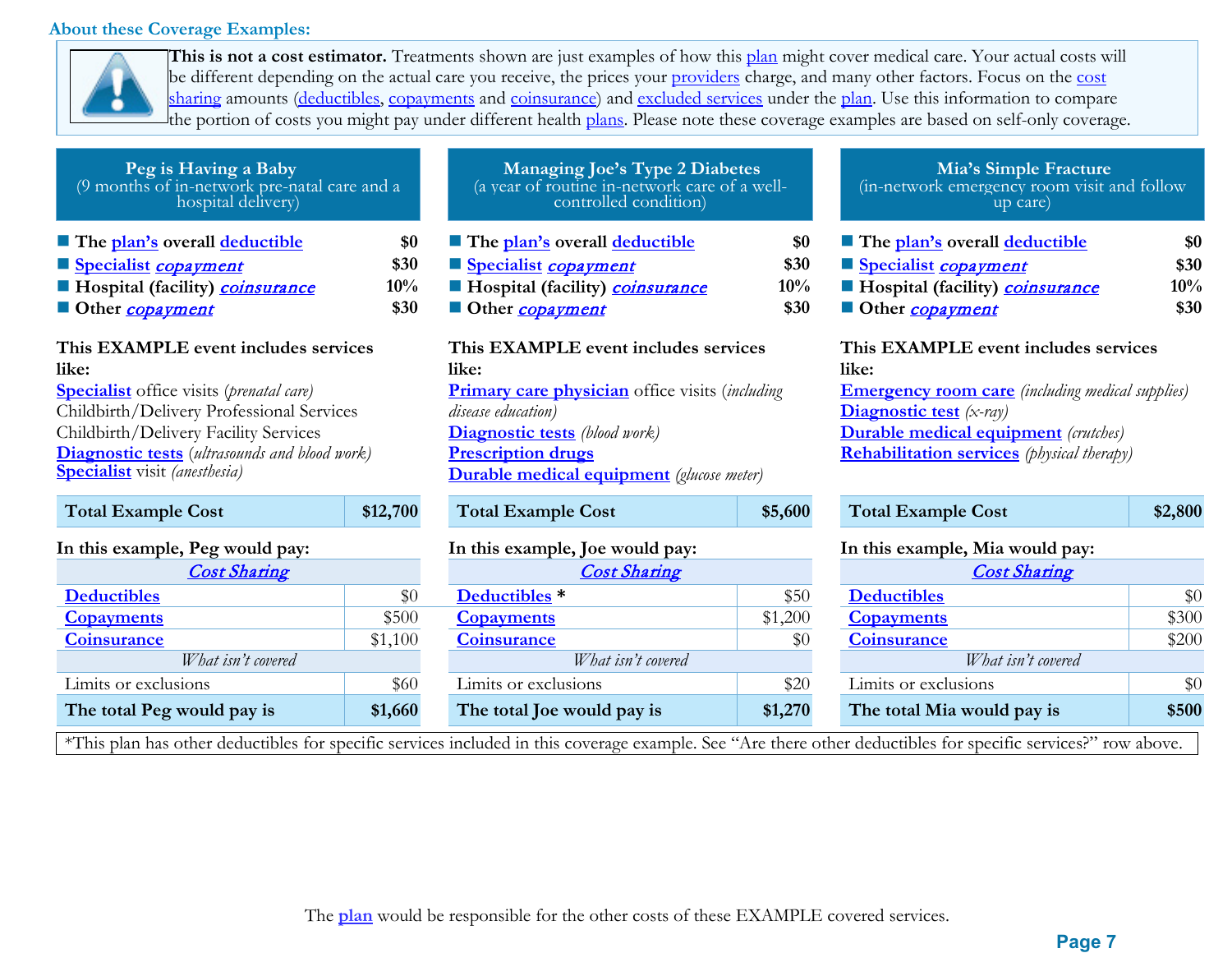### **(TTY/TDD: 711)**

**Albanian (Shqip):** Nëse keni pyetje në lidhje me këtë dokument, keni të drejtë të merrni falas ndihmë dhe informacion në gjuhën tuaj. Për të kontaktuar me një përkthyes, telefononi (844) 235-4455

**Amharic (አማርኛ)፦** ስለዚህ ሰነድ ማንኛውም ጥያቄ ካለዎት በራስዎ ቋንቋ እርዳታ እና ይህን መረጃ በነጻ የማግኘት መብት አለዎት። አስተርጓሚ ለማናገር (844) 235- 4455 ይደውሉ።

Arabic (العربية): إذا كان لديك أي استفسار ات بشأن هذا المستند، فيحق لك الحصول على المساعدة والمعلومات بلغتك دون مقابل للتحدث إلى مترجم، اتصل على 4455-235 (844).

**Armenian (**հայերեն**).** Եթե այս փաստաթղթի հետ կապված հարցեր ունեք, դուք իրավունք ունեք անվճար ստանալ օգնություն և տեղեկատվություն ձեր լեզվով: Թարգմանչի հետ խոսելու համար զանգահարեք հետևյալ հեռախոսահամարով՝ (844) 235-4455:

Bassa (Băsóò Wùdù): M dyi dyi-diè-dè bě bédé bá céè-dè nìà kɛ dyí ní, ɔ mò nì dyí-bèdèìn-dè bé m̀ ké gbo-kpá-kpá kè bỗ kpõ dé m̀ bídí-wùdùǔn bó pídyi. Bé m ké wudu-ziìn-nyò dò gbo wùdù ke, dá (844) 235-4455.

Bengali (বাংলা): যদি এই নথিপত্রের বিষয়ে আপনার কোনো প্রশ্ন খাকে, তাহলে আপনার ভাষায় বিনামূল্য সাওয়ার ও তথ্য পাওয়ার অধিকার আপনার আছে। একজন (দাভাষীর সাথে কথা ব্লার জন্য (844) 235-4455  $-$  (ত কল করুন।

Burmese **(ပြန်မာ):** ဤစာရွက်စာတမ်းနှင့် ပတ်သက်၍ သင့်တွင် မေးမြန်းလိုသည်များရှိပါက အချက်အလက်များနှင့် အကူအညီကို အခကြေးငွေ ပေးစရာမလိုပဲ သင့်ဘာသာစကားဖြင့် ရယူနိုင်ခွင့် သင့်တွင် ရှိပါသည်။ စကားပြန် တစ်ဦးနှင့် စကားပြောနိုင်ရန် ဖုန် (844) 235-4455 ထို့ ခေါ်ဆိုပါ။

**Chinese (**中文**)**:如果您對本文件有任何疑問,您有權使用您的語言免費獲得協助和資訊。如需與譯員通話,請致電 (844) 235-4455。

Dinka (Dinka): Na non thiëëc në ke de yä thorë, ke yin non lon bë yi kuony ku wer alëu bë geer yic yin ne thon du ke cin wëu tääuë ke piny. Te kor yin ba jam wënë ran ye thok geryic, ke yin col (844) 235-4455.

**Dutch (Nederlands):** Bij vragen over dit document hebt u recht op hulp en informatie in uw taal zonder bijkomende kosten. Als u een tolk wilt spreken, belt u (844) 235-4455.

.<br>Farsi (فارسی): در صورتی که سؤالی پیرامون این سند دارید، این حق را دارید که اطلاعات و کمک را بدون هیچ هزینه ای به زبان مادریتان دریافت کنید. برای گفتگو با یک مترجم شفا هی، با شماره = 4455-235 (844) تماس بگیرید.

French (Français) : Si vous avez des questions sur ce document, vous avez la possibilité d'accéder gratuitement à ces informations et à une aide dans votre langue. Pour parler à un interprète, appelez le (844) 235-4455.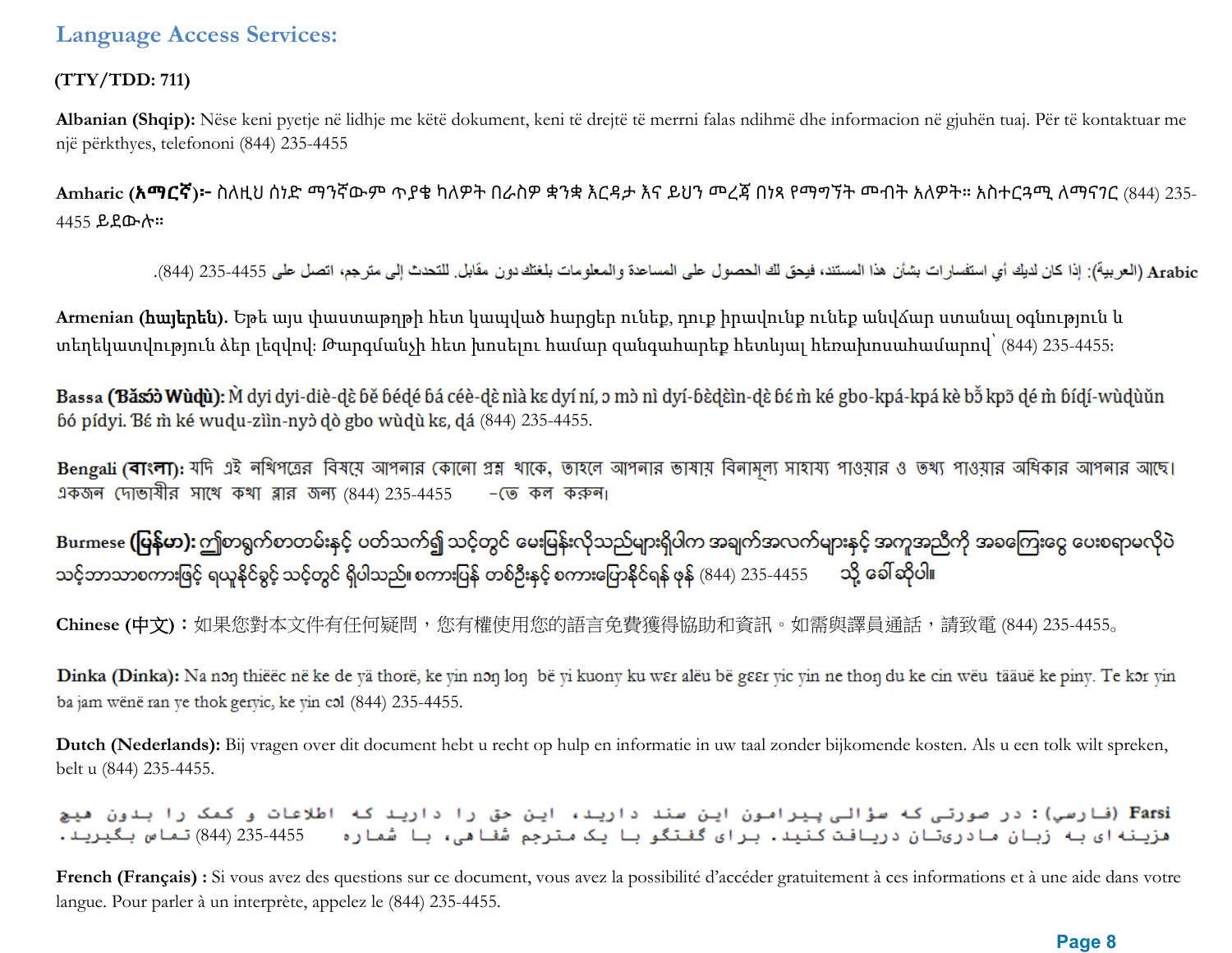**German (Deutsch):** Wenn Sie Fragen zu diesem Dokument haben, haben Sie Anspruch auf kostenfreie Hilfe und Information in Ihrer Sprache. Um mit einem Dolmetscher zu sprechen, bitte wählen Sie (844) 235-4455.

**Greek (Ελληνικά)** Αν έχετε τυχόν απορίες σχετικά με το παρόν έγγραφο, έχετε το δικαίωμα να λάβετε βοήθεια και πληροφορίες στη γλώσσα σας δωρεάν. Για να μιλήσετε με κάποιον διερμηνέα, τηλεφωνήστε στο (844) 235-4455.

## Gujarati (**ગુજરાતી**): જો આ દસ્તાવેજ અંગે આપને કોઈપણ પ્રશ્નો હોય તો, કોઈપણ ખર્ચ વગર આપની ભાષામાં મદદ અને માહિતી મેળવવાનો તમને અધિકાર છે. દુભાિષયા સાથેવાત કરવા માટે, કોલ કરો (844) 235-4455.

**Haitian Creole (Kreyòl Ayisyen):** Si ou gen nenpòt kesyon sou dokiman sa a, ou gen dwa pou jwenn èd ak enfòmasyon nan lang ou gratis. Pou pale ak yon entèprèt, rele (844) 235-4455.

## Hindi (हिंदी): अगर आपके पास इस दस्तावेज़ के बारे में कोई प्रश्न हैं, तो आपको निःशुल्क अपनी भाषा में मदद और जानकारी प्राप्त करने का अधिकार है। दभाषिये से बात करने के लिए, कॉल करें (844) 235-4455

**Hmong (White Hmong):** Yog tias koj muaj lus nug dab tsi ntsig txog daim ntawv no, koj muaj cai tau txais kev pab thiab lus qhia hais ua koj hom lus yam tsim xam tus nqi. Txhawm rau tham nrog tus neeg txhais lus, hu xov tooj rau (844) 235-4455.

**Igbo (Igbo):** Ọ bụr ụ na ị nwere ajụjụ ọ bụla gbasara akwụkwọ a, ị nwere ikike ịnweta enyemaka na ozi n'asụsụ gị na akwụghị ụgwọ ọ bụla. Ka gị na ọkọwa okwu kwuo okwu, kpọọ (844) 235-4455.

**Ilokano (Ilokano):** Nu addaan ka iti aniaman a saludsod panggep iti daytoy a dokumento, adda karbengam a makaala ti tulong ken impormasyon babaen ti lenguahem nga awan ti bayad na. Tapno makatungtong ti maysa nga tagipatarus, awagan ti (844) 235-4455.

**Indonesian (Bahasa Indonesia):** Jika Anda memiliki pertanyaan mengenai dokumen ini, Anda memiliki hak untuk mendapatkan bantuan dan informasi dalam bahasa Anda tanpa biaya. Untuk berbicara dengan interpreter kami, hubungi (844) 235-4455.

**Italian (Italiano):** In caso di eventuali domande sul presente documento, ha il diritto di ricevere assistenza e informazioni nella sua lingua senza alcun costo aggiuntivo. Per parlare con un interprete, chiami il numero (844) 235-4455

Japanese (日本語): この文書についてなにかご不明な点があれば、あなたにはあなたの言語で無料で支援を受け情報を得る権利がありま す。通訳と話すには、(844) 235-4455 にお電話ください。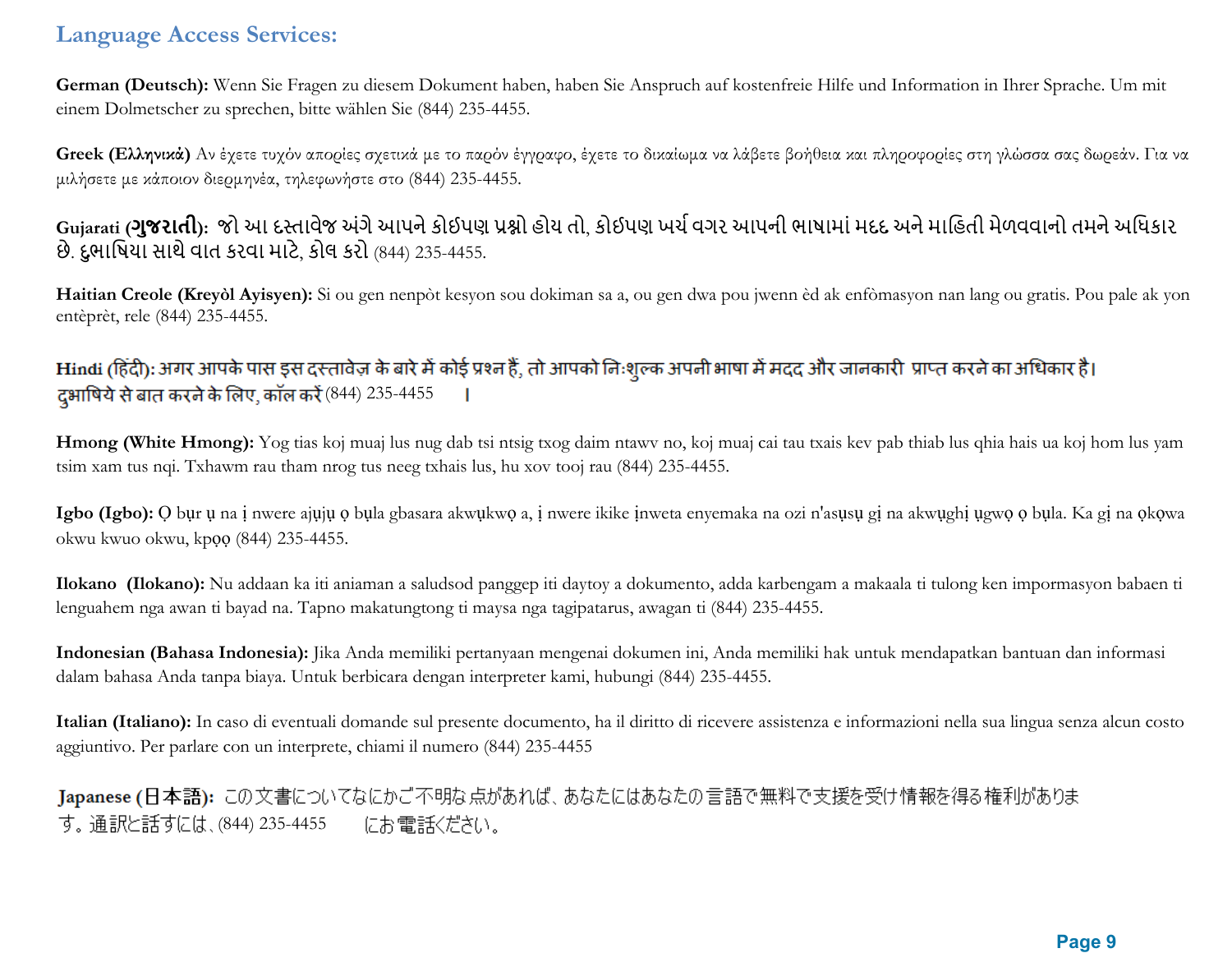Khmer (ខ្មែរ)៖ បើអ្នកមានសំណួរផ្សេងទៀតអំពីឯកសារនេះ អ្នកមានសិទ្ធិទទួលជំនួយនិងព័ត៌មានជាភាសារបស់អ្នកដោយឥតគិតថ្លៃ។ (844) 235-4455 ٩

**Kirundi (Kirundi):** Ugize ikibazo ico arico cose kuri iyi nyandiko, ufise uburenganzira bwo kuronka ubufasha mu rurimi rwawe ata giciro. Kugira uvugishe umusemuzi, akura (844) 235-4455.

**Korean (한국어):** 본 문서에 대해 어떠한 문의사항이라도 있을 경우, 귀하에게는 귀하가 사용하는 언어로 무료 도움 및 정보를 얻을 권리가 있습니다. 통역사와 이야기하려면 (844) 235-4455 로 문의하십시오.

Lao (ພາສາລາວ): ຖ້າທ່ານມີຄຳຖາມໃດໆກ່ຽວກັບເອກະສານນີ້, ທ່ານມີສິດໄດ້ຮັບຄວາມຊ່ວຍເຫຼືອ ແລະ ຂໍ້ມູນເປັນພາສາຂອງທ່ານໂດຍບໍ່ເສຍຄ່າ.  $c$ ພື່ອໂອ້ລົມກັບລ່າມແປພາສາ, ໃຫ້ໂທຫາ  $(844)$  235-4455.

Navajo (Diné): Díí naaltsoos biká'ígíí lahgo bína'ídílkidgo ná bohónéedzá dóó bee ahóót'i' t'áá ni nizaad k'ehji bee nil hodoonih t'áadoo bááh ílínígóó. Ata' halne'ígíi ła' bich'i' hadeesdzih nínízingo koji' hodíilnih (844) 235-4455.

Nepali (नेपाली): यदि यो कागजातबारे तपाईँसँग केही प्रश्नहरू छन् भने, आफ्नै भाषामा निःशुल्क सहयोग तथा जानकारी प्राप्त गर्न पाउने हक तपाईँसँग छ। दोभाषेसँग कुरा गर्नका लागि, यहाँ कल गर्नुहोस् (844) 235-4455

**Oromo (Oromifaa):** Sanadi kanaa wajiin walqabaate gaffi kamiyuu yoo qabduu tanaan, Gargaarsa argachuu fi odeeffanoo afaan ketiin kaffaltii alla argachuuf mirgaa qabdaa. Turjumaana dubaachuuf, (844) 235-4455 bilbilla.

**Pennsylvania Dutch (Deitsch):** Wann du Frooge iwwer selle Document hoscht, du hoscht die Recht um Helfe un Information zu griege in dei Schprooch mitaus Koscht. Um mit en Iwwersetze zu schwetze, ruff (844) 235-4455 aa.

**Polish (polski):** W przypadku jakichkolwiek pytań związanych z niniejszym dokumentem masz prawo do bezpłatnego uzyskania pomocy oraz informacji w swoim języku. Aby porozmawiać z tłumaczem, zadzwoń pod numer (844) 235-4455.

Portuguese (Português): Se tiver quaisquer dúvidas acerca deste documento, tem o direito de solicitar ajuda e informações no seu idioma, sem qualquer custo. Para falar com um intérprete, ligue para (844) 235-4455.

# Punjabi (ਪੰਜਾਬੀ): ਜੇ ਤੁਹਾਡੇ ਇਸ ਦਸਤਾਵੇਜ਼ ਬਾਰੇ ਕੋਈ ਸਵਾਲ ਹੁੰਦੇ ਹਨ ਤਾਂ ਤੁਹਾਡੇ ਕੋਲ ਮੁਫ਼ਤ ਵਿੱਚ ਆਪਣੀ ਭਾਸ਼ਾ ਵਿੱਚ ਮਦਦ ਅਤੇ ਜਾਣਕਾਰੀ ਪ੍ਰਾਪਤ ਕਰਨ ਦਾ ਅਧਿਕਾਰ ਹੁੰਦਾ ਹੈ। ਇੱਕ ਦੁਭਾਸ਼ੀਏ ਨਾਲ ਗੱਲ ਕਰਨ ਲਈ, (844) 235-4455 ਤੇ ਕਾਲ ਕਰੋ।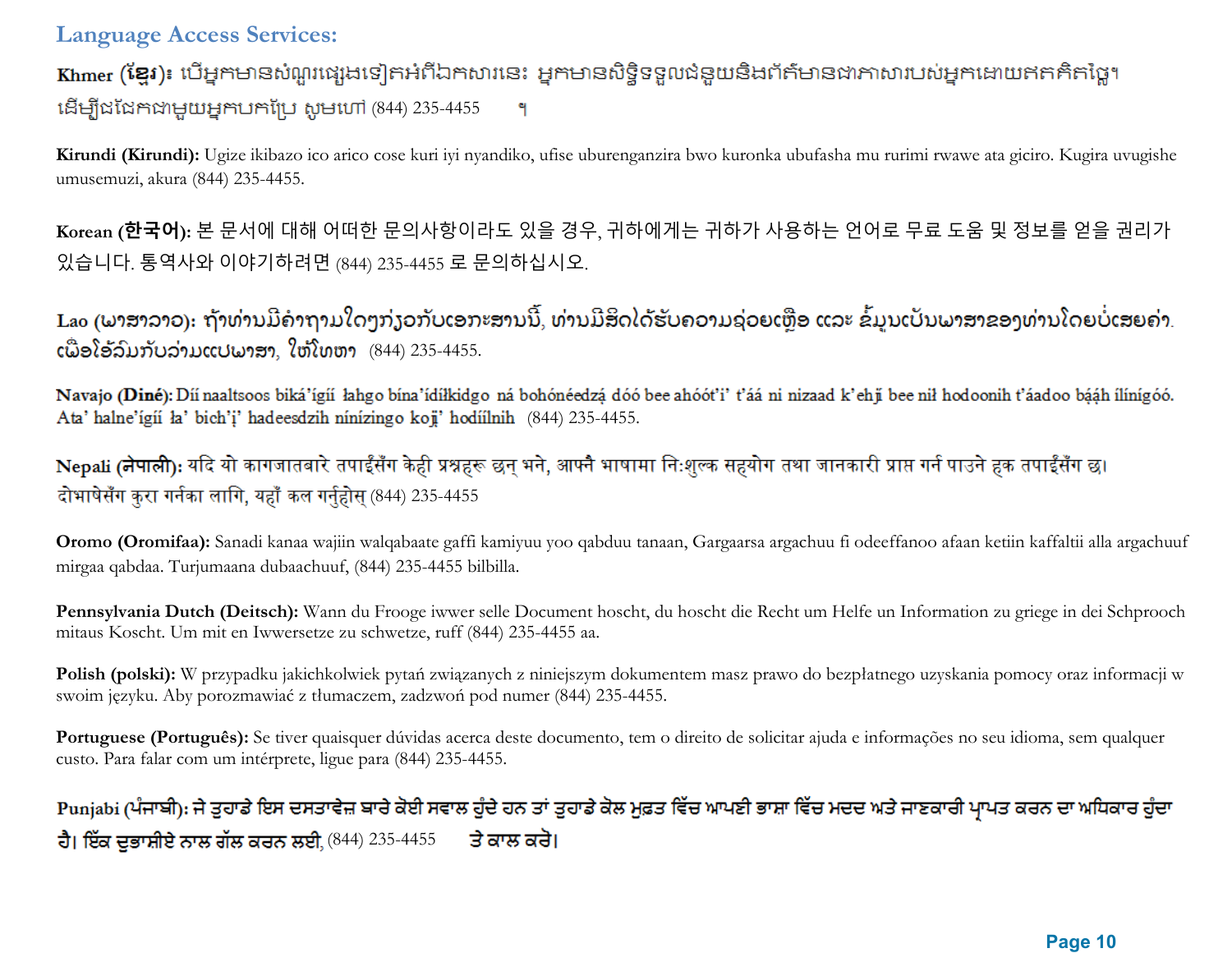Romanian (Română): Dacă aveți întrebări referitoare la acest document, aveți dreptul să primiți ajutor și informații în limba dumneavoastră în mod gratuit. Pentru a vă adresa unui interpret, contactați telefonic (844) 235-4455.

Russian (Русский): если у вас есть какие-либо вопросы в отношении данного документа, вы имеете право на бесплатное получение помощи и информации на вашем языке. Чтобы связаться с устным переводчиком, позвоните по тел. (844) 235-4455.

**Samoan (Samoa):** Afai e iai ni ou fesili e uiga i lenei tusi, e iai lou 'aia e maua se fesoasoani ma faamatalaga i lou lava gagana e aunoa ma se totogi. Ina ia talanoa i se tagata faaliliu, vili (844) 235-4455.

**Serbian (Srpski):** Ukoliko imate bilo kakvih pitanja u vezi sa ovim dokumentom, imate pravo da dobijete pomoć i informacije na vašem jeziku bez ikakvih troškova. Za razgovor sa prevodiocem, pozovite (844) 235-4455.

**Spanish (Español):** Si tiene preguntas acerca de este documento, tiene derecho a recibir ayuda e información en su idioma, sin costos. Para hablar con un intérprete, llame al (844) 235-4455.

**Tagalog (Tagalog):** Kung mayroon kang anumang katanungan tungkol sa dokumentong ito, may karapatan kang humingi ng tulong at impormasyon sa iyong wika nang walang bayad. Makipag-usap sa isang tagapagpaliwanag, tawagan ang (844) 235-4455.

### ้ Thai (**ไทย**): หากท่านมีคำถามใดๆ เกี่ยวกับเอกสารฉบับนี้ ท่านมีสิทธิ์ที่จะได*้*รับความช่วยเหลือและข้อมลในภาษาของท่านโดยไม่มีค่าใช้จ่าย โดยโทร  $(844)$  235-4455 เพื่อพูดคุยกับล่าม

Ukrainian (Українська): якщо у вас виникають запитання з приводу цього документа, ви маєте право безкоштовно отримати допомогу й інформацію вашою рідною мовою. Щоб отримати послуги перекладача, зателефонуйте за номером: (844) 235-4455.

Urdu (اردو): اگر اس دستاویز کے بارے میں آپ کا کوئی سوال ہے، تو آپ کو مدد اور اپنی زبان میں مفت معلومات حاصل کرنے کا حق حاصل ہے۔ کسی مترجم سے بات کرنے کے <sup>لئے،</sup> 235-4455 (844) پر کال کریں۔

**Vietnamese (Tiếng Việt):** Nếu quý vị có bất kỳ thắc mắc nào về tài liệu này, quý vị có quyền nhận sự trợ giúp và thông tin bằng ngôn ngữ của quý vị hoàn toàn miễn phí. Để trao đổi với một thông dịch viên, hãy gọi (844) 235-4455.

#### (אידיש): אויב איר האט שאלות וועגן דעם דאקומענט, האט איר די רעכט צו באקומען דעם אינפארמאציע אין אייער שפראך אהן קיין פרייז. צו רעדן צו (Yiddish) .(844) אן איבערזעצער, רופט 235-4455

Yoruba (Yorubá): Tí o bá ní èyíkéyň ibèrè nípa àkosíle vň, o ní eto láti gba irànwo àti iwífún ní èdè re lofee. Bá wa ògbufo kan soro, pe (844) 235-4455.